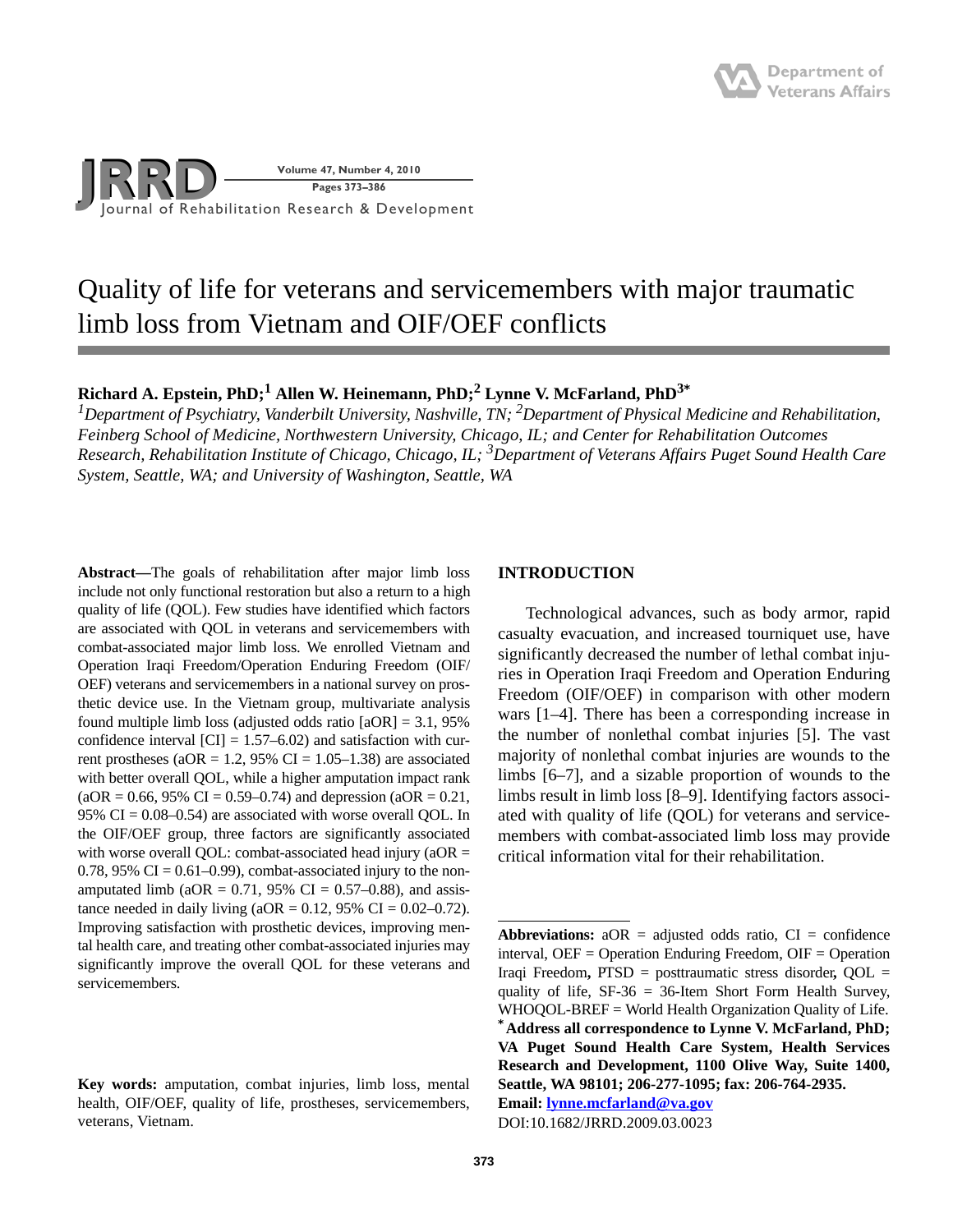Consensus opinion is that health-related QOL is a multidimensional construct, but consensus has not yet emerged regarding how QOL should best be measured. Multiple QOL dimensions can be measured and may include domains such as physical function, income, spirituality, psychosocial status, and pain [10]. QOL can also be measured as a global construct [11] using either multipleitem scales [12] or a single-item measure [13–17]. Multipleitem scales evaluate a number of factors that might be important aspects of global QOL, but may add to the survey length. Calibrated item banks and computerized adaptive testing have been used to limit the number of items while retaining validity [18–19].

We decided that a single-item measure of global QOL was appropriate and a minimally burdensome strategy for our exploratory survey. Single-item global QOL measures have been shown to provide reliable and valid assessments of QOL [13–14]. Common examples include the Uniscale [16], the Functional Assessment of Cancer Therapy/Functional Assessment in Chronic Illness Therapy scales [20– 21], the European Organization for Research and Treatment of Cancer Quality of Life Questionnaire [22], and the World Health Organization Quality of Life (WHOQOL-BREF) [23]. Further, one recent study assessing QOL in persons with non-combat-associated lower-limb loss using a single-item measure for global QOL identified seven significant predictors of QOL (depression, perceived prosthetic mobility, social support, comorbidity, prosthesis problems, age, and social activity participation) [15].

Prior research on QOL among veterans and servicemembers with combat-associated limb loss is limited [24– 26]. Dougherty followed 23 Vietnam war veterans with bilateral transfemoral amputations for a mean of 25 years and compared them with age- and sex-matched controls but found few differences using standardized questionnaires on mental and physical health, except that those with limb loss had significantly lower physical functioning scores [25]. In another study reported by Dougherty, 72 Vietnam war veterans with transtibial amputations were followed for a mean of 28 years and compared with controls. Those with limb loss had a significantly increased use of psychological support services [26]. Hoaglund et al. followed 132 Korean and Vietnam war veterans with transtibial limb loss for a mean of 17 years and found an increase in pain but did not report on QOL [24].

The current study uses data collected from veterans and servicemembers with combat-associated major limb loss from the Vietnam war and OIF/OEF conflicts who

participated in the national Survey for Prosthetic Use [27] to identify factors associated with overall QOL and to determine how specific types of co-occurring combat injuries affect QOL.

## **METHODS**

## **Survey Participants**

Participants in this cross-sectional, descriptive survey are veterans and servicemembers from the Vietnam war and OIF/OEF conflicts with at least one combat-associated major traumatic amputation (excluding digit-only loss). We sent veterans and servicemembers with major limb loss that occurred during the Vietnam war (1961–1973) or OIF/OEF conflicts (2000–2008) an invitational letter to participate in a survey on prosthetic use. We invited all servicemembers with major limb loss from OIF/OEF and a selection of Vietnam war veterans to participate (all unilateral upper-limb loss, all multiple limb loss, and a subsample of unilateral lower-limb loss) to obtain a similar number to the total OIF/OEF invitees. Survey participants include 298 from the Vietnam war (65% response rate) and 283 from OIF/OEF (59% response rate). We surveyed participants during 2007 to 2008, and they took the survey by one of three methods (mail, telephone interview, or Web site). A description of the detailed study methods and survey are provided elsewhere [28].

We based this survey on the conceptual framework provided by the Aday and Anderson model of healthcare utilization [29] and we modified it by Bradley et al. to include psychosocial factors [30]. This model posits that predisposing, need, enabling, perceived control, and knowledge factors determine healthcare use, outcomes, and costs. QOL is influenced in this model by predisposing, need, and enabling factors; knowledge and coping; and adjustment factors.

### **Survey Measures**

### *Quality of Life and Health Status*

We used a modified version of a commonly used single-item measure of global QOL for our study [23]. We also asked participants to rate their overall QOL: excellent, very good, good, fair, or poor. The concordance of responses to the QOL item was similar (61% agreement) to survey responses on the single-item self-rated health question from the 36-Item Short Form Health Survey (SF-36)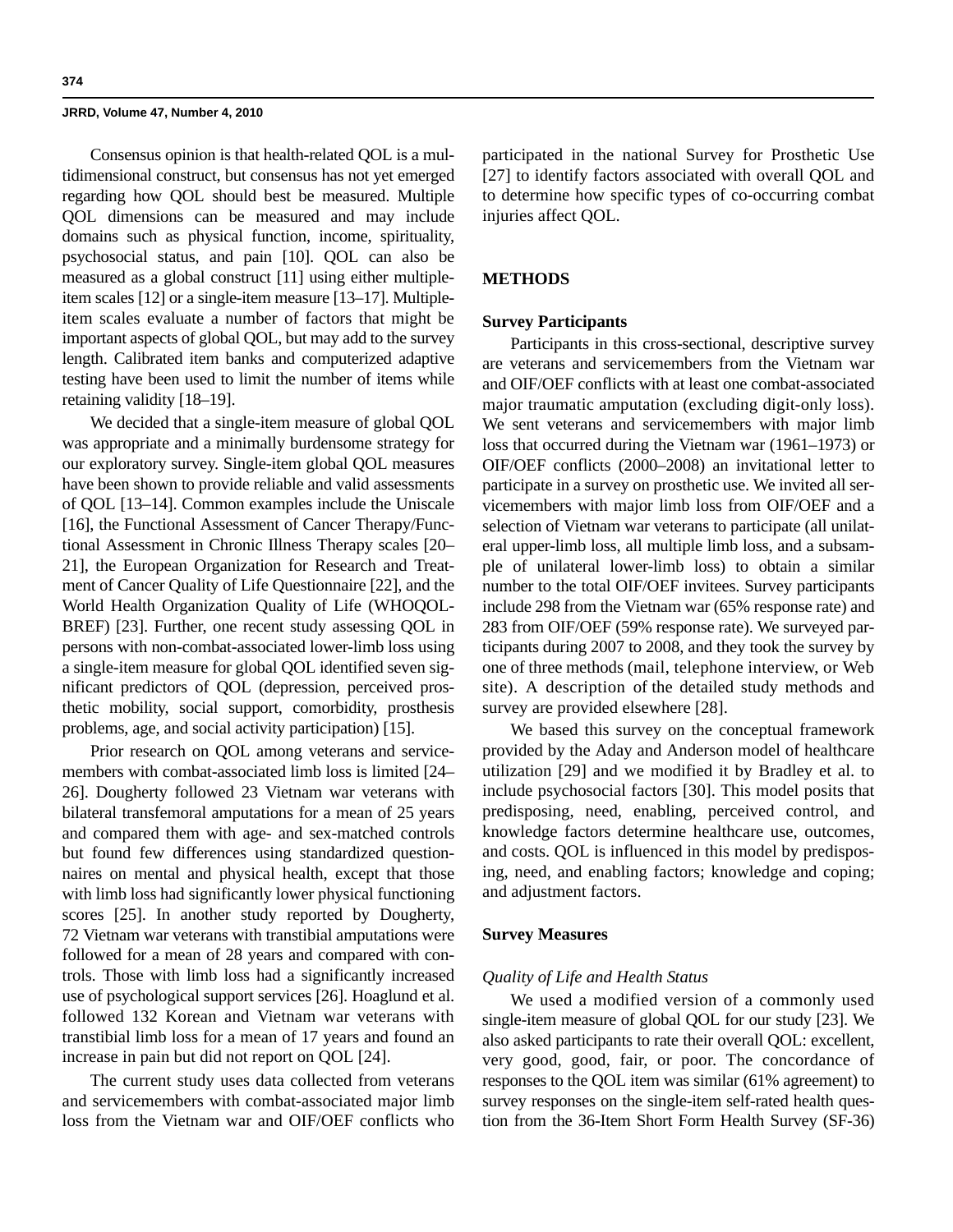$(kappa = 0.47)$  [12,31]. For this study, we compared those responding "better QOL" (excellent or very good) and "worse QOL" (fair or poor) with those responding "good QOL." For logistic regression analyses, our goal was to distinguish participants with unequivocally high QOL from those with intermediate or low QOL; thus, we created a bivariate outcome QOL measure comparing "better QOL" (excellent or very good) with those with "worse QOL" (good, fair, or poor responses). We assessed selfrated health status using a validated single-item measure from the SF-36 [13,31].

### *Demographic Characteristics and Social Situation*

Participants provided information on demographics (age, sex, and race) and current social situation (current marital status, whether or not participants have children, current employment status, current military status), as shown in **Table 1**. We collapsed response categories for race, current employment status, and current military status into a limited number of categories because of infrequent responses in some subcategories.

## *Comorbidities*

Participants provided information on the presence or absence of 15 types of comorbidities (including arthritis, posttraumatic stress disorder [PTSD], depression, traumatic brain injury, stroke, diabetes, and migraines) and pain (including phantom pain, residual-limb pain, and chronic back pain).

#### *Functional Capability and Need for Assistance*

We categorized functional capability into three levels based on answers to questions about graded level of lowerlimb functional capability: (1) nonambulatory (cannot walk, with or without assistance to transfer), (2) ambulatory (can walk, including household or community walkers), and (3) highly active (performs low- to high-impact recreational activities). We recategorized need for assistance with daily activities as "needing no assistance" with daily activities or "needing any assistance" from another person with daily activities.

## *Prosthetic Devices*

The survey also collected data on current prosthetic device and assistive device use, including the number, type, daily frequency of use, and satisfaction with current prostheses and services. We asked participants to rank their current satisfaction with their prostheses on a scale

ranging from 0 (not at all satisfied) to 10 (completely satisfied). We also asked survey participants to identify the types of prosthetic and assistive devices they might want to try in the next 3 years.

We asked participants to identify the number and type of prostheses they had received in the past (total for the first year postamputation and then total since that time). We collected data on the number of prostheses that wore out and the average replacement time by type of device. For prostheses that were discontinued due to dissatisfaction, we collected the number and type of device as well as the reasons why participants discontinued the prosthesis. Survey participants reported any prosthetic device receipt, regardless if received through military, Department of Veterans Affairs, or private sources. Survey participants also included prototype prosthetic devices received. Detailed descriptions of the types of prosthetic devices in current use, replaced, or stopped due to dissatisfaction are provided elsewhere for those with unilateral upper-limb loss [32], unilateral lowerlimb loss [33], multiple limb loss [34], and satisfaction with services [35].

#### *Combat-Associated Injuries*

We asked participants to report the date and location of all amputations, number of associated surgeries, level of limb loss, and types of combat injuries. They reported the level of amputation as partial foot, ankle, transtibial, knee disarticulation, transfemoral, hip, transpelvic, partial hand, wrist, transradial, elbow disarticulation, transhumeral, shoulder, or forequarter. We grouped the types of limb loss into three categories: unilateral upper limb, unilateral lower limb, and multiple limb loss. We also created a survey question to determine how much participants' amputation affects their current QOL. We defined this as the "amputation impact rank." Survey participants rated the effect of their amputation on a scale of 0 (does not affect QOL at all) to 5 (moderately affects QOL) to 10 (strongly affects QOL). We interpreted higher values of the amputation impact rank as having more effect on current life. Although the survey did not specifically state whether the effect of their amputation was negative or positive, we queried a subsample of survey participants and all reported they interpreted the survey question to mean a negative effect on their life.

We asked survey participants if they sustained any of seven specific types of other combat injuries (besides their amputation): injury to limb(s) with no amputation, head injury, eye injury, hearing loss, chest injury, abdominal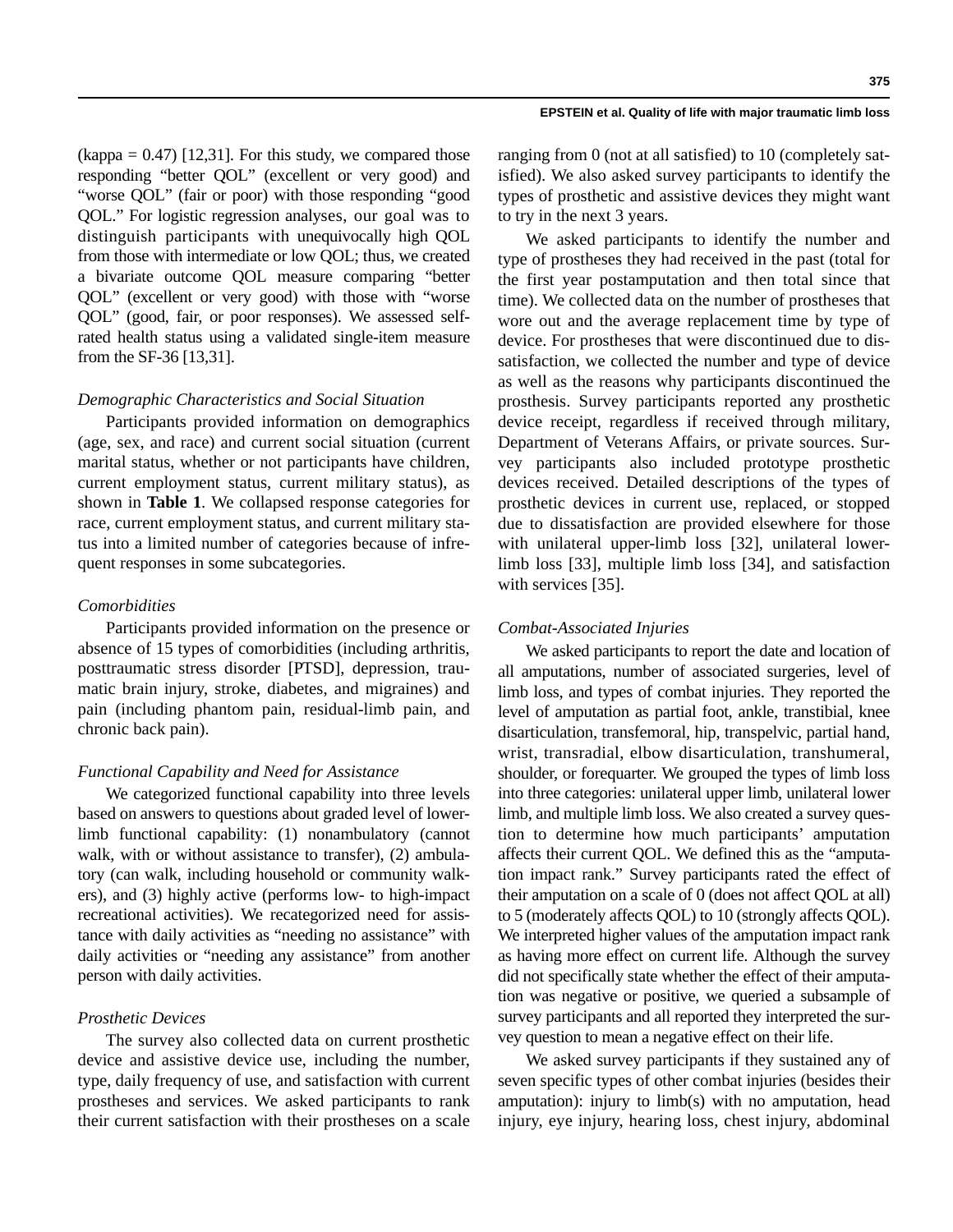## **Table 1.**

Comparison of factors associated with overall quality of life (QOL) in Vietnam war and Operation Iraqi Freedom/Operation Enduring Freedom (OIF/OEF) veterans and servicemembers with major combat-associated limb loss.

|                                                                       |                                                     | Vietnam QOL $(n = 297)$ |                                       | OIF/OEF QOL $(n = 282)$                             |                         |                                       |  |
|-----------------------------------------------------------------------|-----------------------------------------------------|-------------------------|---------------------------------------|-----------------------------------------------------|-------------------------|---------------------------------------|--|
| <b>Subjects</b>                                                       | <b>Excellent</b> or<br>Very Good (%)<br>$(n = 100)$ | Good (%)<br>$(n = 116)$ | Fair or<br>Poor $(\% )$<br>$(n = 81)$ | <b>Excellent or</b><br>Very Good (%)<br>$(n = 135)$ | Good (%)<br>$(n = 104)$ | Fair or<br>Poor $(\% )$<br>$(n = 43)$ |  |
| Demographic                                                           |                                                     |                         |                                       |                                                     |                         |                                       |  |
| Age (mean $\pm$ SD)                                                   | $61.1 \pm 3.0$                                      | $60.6 \pm 3.3$          | $60.3 \pm 2.5$                        | $29.1 \pm 5.2$                                      | $29.1 \pm 6.4$          | $29.6 \pm 6.0$                        |  |
| Sex                                                                   |                                                     |                         |                                       |                                                     |                         |                                       |  |
| Male                                                                  | 100(100.0)                                          | 116(100.0)              | 81 (100.0)                            | 129 (47.2)                                          | 102(37.4)               | 42(15.4)                              |  |
| Female                                                                | 0(0.0)                                              | 0(0.0)                  | 0(0.0)                                | 6(66.7)                                             | 2(22.2)                 | 1(11.1)                               |  |
| Race                                                                  |                                                     |                         |                                       |                                                     |                         |                                       |  |
| Caucasian                                                             | 86 (35.8)                                           | 91 (37.9)               | 63(26.2)                              | 104(51.0)                                           | 77(37.7)                | 23(11.3)                              |  |
| Other                                                                 | 13(23.2)                                            | 25(44.6)                | $18(32.1)^*$                          | 29(38.7)                                            | 26(34.7)                | $20(26.7)^*$                          |  |
| Lifestyle/Social Support                                              |                                                     |                         |                                       |                                                     |                         |                                       |  |
| <b>Marital Status</b>                                                 |                                                     |                         |                                       |                                                     |                         |                                       |  |
| Married/Living Together                                               | 79 (35.9)                                           | 83 (37.7)               | 58 (26.4)                             | 84 (49.7)                                           | 62(36.7)                | 23(13.6)                              |  |
| Other                                                                 | 19(25.7)                                            | 33(44.6)                | 22(29.7)                              | 47(43.1)                                            | 42(38.5)                | 20(18.3)                              |  |
| Have Children (Yes)                                                   | 85 (32.7)                                           | 104(40.0)               | 71(27.3)                              | 64 (46.7)                                           | 52 (38.0)               | 21(15.3)                              |  |
| <b>Current Employment Status</b>                                      |                                                     |                         |                                       |                                                     |                         |                                       |  |
| Employed/Student                                                      | 83 (35.6)                                           | 91(39.1)                | 59(25.3)                              | 110(51.4)                                           | 76(35.5)                | 28(13.1)                              |  |
| Retired                                                               | 17(27.0)                                            | 25(39.7)                | 21(33.3)                              | 22(36.7)                                            | 25(41.7)                | 13(21.7)                              |  |
| <b>Current Military Status</b>                                        |                                                     |                         |                                       |                                                     |                         |                                       |  |
| Medical Discharge                                                     | 78 (31.8)                                           | 95 (38.8)               | 72(29.4)                              | 69 $(41.8)$ <sup>†</sup>                            | 70 (42.4)               | $26(15.8)^{\dagger}$                  |  |
| Nonmedical Discharge                                                  | 22 (42.3)                                           | 21(40.4)                | 9(17.3)                               | 21(75.0)                                            | 2(7.1)                  | 5(17.9)                               |  |
| <b>Active Duty</b>                                                    | 0(0.0)                                              | 0(0.0)                  | 0(0.0)                                | 29(50.0)                                            | 22(37.9)                | 7(12.1)                               |  |
| Rehabilitation                                                        | 0(0.0)                                              | 0(0.0)                  | 0(0.0)                                | 11(45.8)                                            | 9(37.5)                 | 4(16.7)                               |  |
| <b>National Guard</b>                                                 | 0(0.0)                                              | 0(0.0)                  | 0(0.0)                                | 5(71.4)                                             | 1(14.3)                 | 1(14.3)                               |  |
| Comorbidities                                                         |                                                     |                         |                                       |                                                     |                         |                                       |  |
| Total No. of Comorbidities (mean $\pm$ SD)                            | $3.6 \pm 2.2^*$                                     | $5.1 \pm 2.5$           | $7.1 \pm 2.6^*$                       | $3.7 \pm 2.3^*$                                     | $5.3\pm2.3$             | $6.3 \pm 2.3^*$                       |  |
| <b>Arthritis</b>                                                      | $52(27.1)^{*}$                                      | 79 (41.1)               | 61(31.8)                              | 23(31.5)                                            | 28 (38.4)               | $22(30.1)^{*}$                        |  |
| Posttraumatic Stress Disorder                                         | $19(17.0)^*$                                        | 45 (40.2)               | 48 $(42.9)^*$                         | $60(36.1)^*$                                        | 70(42.2)                | $36(21.7)^*$                          |  |
| Depression                                                            | $8(11.0)^*$                                         | 27(37.0)                | 38 (52.0)*                            | $15(22.1)^*$                                        | 29(42.6)                | $24(35.3)^{*}$                        |  |
| Traumatic Brain Injury                                                | 1(10.0)                                             | 1(10.0)                 | $8(80.0)^*$                           | 35(36.5)                                            | 38 (39.6)               | 23(24.0)                              |  |
| Migraines                                                             | 10(29.4)                                            | 11(32.3)                | 13(28.2)                              | 27(43.6)                                            | 20(32.3)                | $15(24.2)^*$                          |  |
| Pain                                                                  |                                                     |                         |                                       |                                                     |                         |                                       |  |
| Phantom Pain                                                          | 58 $(27.0)^*$                                       | 86 (40.0)               | $71(33.0)^*$                          | $90(42.1)^{*}$                                      | 89 (41.6)               | 35(16.4)                              |  |
| Residual Limb Pain                                                    | 38 (26.4)                                           | 54 (37.5)               | 52 $(36.1)^*$                         | 75(42.1)                                            | 70(39.3)                | 33(18.5)                              |  |
| Chronic Back Pain                                                     | $16(14.8)^*$                                        | 44 (40.7)               | 48 $(44.4)^*$                         | 47 $(39.5)^*$                                       | 50(42.0)                | 22(18.5)                              |  |
| <b>Functional Capability</b>                                          |                                                     |                         |                                       |                                                     |                         |                                       |  |
| Lower Limb Functional Capacity <sup>‡</sup>                           |                                                     |                         |                                       |                                                     |                         |                                       |  |
| Nonambulatory                                                         | 10(33.3)                                            | 12(40.0)                | 8(26.7)                               | 3(50.0)                                             | 2(33.3)                 | 1(16.7)                               |  |
| Ambulatory                                                            | 37 (22.6)                                           | 75 (45.7)               | 52 (31.7)                             | 44 (41.5)                                           | 44 (41.5)               | 18 (17.0)                             |  |
| <b>Highly Active</b>                                                  | 32 $(64.0)^*$                                       | 12(24.0)                | 6(12.0)                               | 68 (60.2)                                           | 37(32.7)                | 8(7.1)                                |  |
| Needs Assistance <sup>§</sup>                                         | $8(13.8)^*$                                         | 22(37.9)                | 28 (48.3) <sup>*</sup>                | $21(28.4)^*$                                        | 32(43.2)                | $21(28.4)^*$                          |  |
| <b>Prosthetic Devices</b>                                             |                                                     |                         |                                       |                                                     |                         |                                       |  |
| No. of Current Prosthetic Devices                                     | $1.4 \pm 1.1$                                       | $1.3\pm1.1$             | $1.3 \pm 1.2$                         | $3.8 \pm 3.3$                                       | $3.3 \pm 3.1$           | $2.6 \pm 2.3$                         |  |
| $mean \pm SD$<br>Prosthesis Satisfaction <sup>1</sup> (mean $\pm$ SD) | $7.8 \pm 2.3^*$                                     | $6.8\pm2.6$             | $6.1\pm2.8$                           | $8.1\pm1.8^{*}$                                     | $7.3\pm2.0$             | $6.6 \pm 2.4$                         |  |

\**p* < 0.05 compared with "good" QOL within conflict group.

 $\dot{p}$  < 0.04 compared with nonmedical discharge.

‡Functional level groups: highly active (low- or high-impact activities and sports), ambulatory (household, community, uneven surfaces), nonambulatory (cannot walk). Data not collected for unilateral upper-limb participants.

§Needs assistance with activities of daily living.

Prosthesis satisfaction scale ranges from 0 (not at all satisfied with current prosthesis) to 10 (completely satisfied).

SD = standard deviation.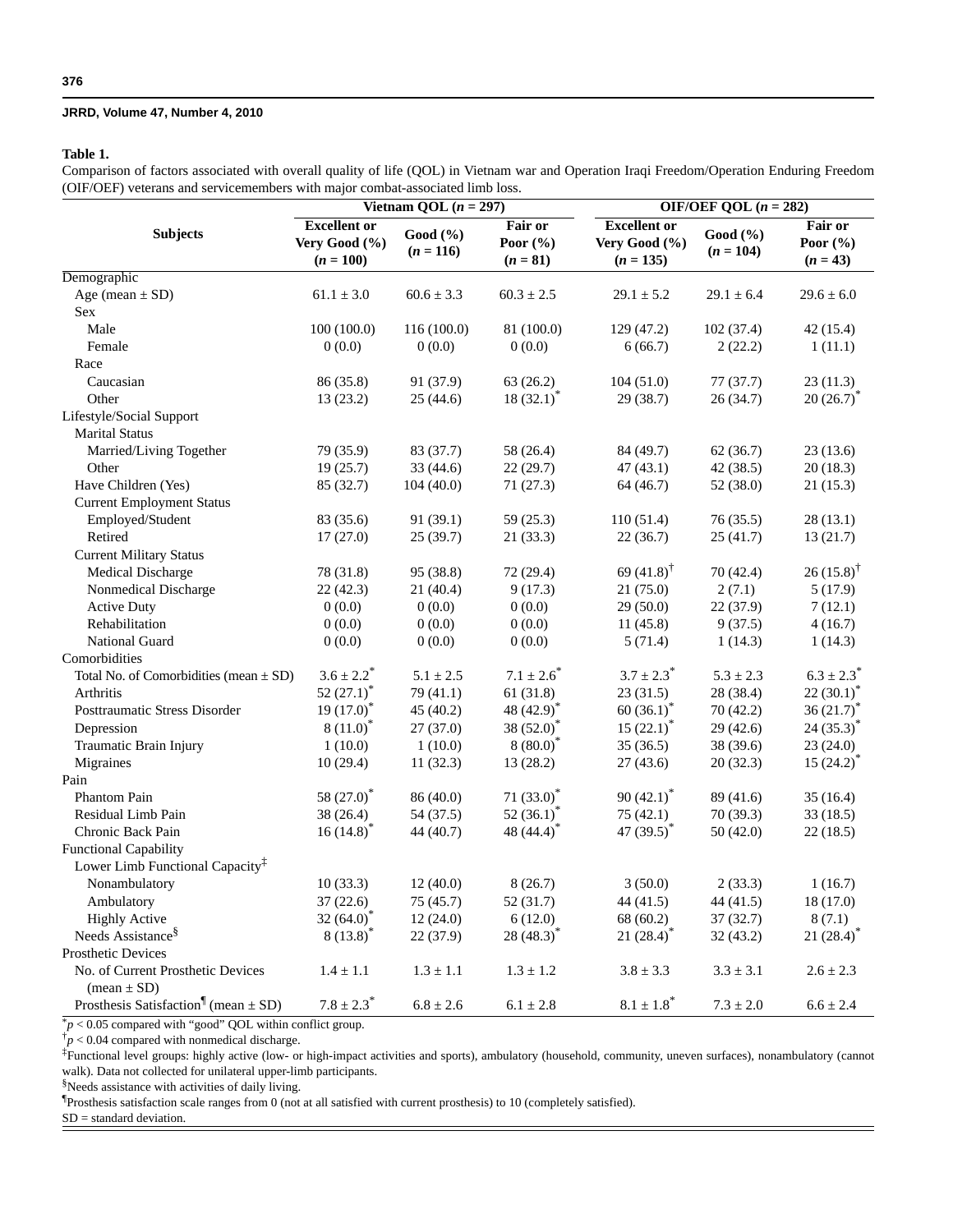injury, and burns. We created a "combat injury impact rank" for this study to determine the degree to which specific combat injuries affect current QOL. Survey participants ranked each type of combat injury on a scale of 0 (does not affect QOL at all) to 5 (moderately affects QOL) to 10 (strongly affects QOL). For veterans and servicemembers reporting specific types of combat injuries, we calculated mean combat injury impact scores.

### **Statistical Analysis**

We examined current data (demographic, health status, comorbidities, functional capability, and current prosthetic use) and retrospective data (combat injuries, type and number of prior prosthetic devices) for their association with current overall QOL using Stata 9.2 (StataCorp; College Station, Texas). For univariate analyses, we based statistical significance on chi-square (categorical data), Mann-Whitney U-test (ordinal data), Student's *t*-test (continuous data), and Fisher's exact test for cell sizes <5. The level of significance is for a two-sided  $p \leq 0.05$ . We tested variables significant in univariate analyses in multivariate logistic regression models. To avoid overfitting the model, we added variables significant in univariate analyses using forward step wise selection based on the log likelihood ratio and significance of the coefficient. We then compared the model with the previous model using the log likelihood ratio chi-square test. We kept variables in the model if their inclusion significantly improved model fit. We assessed interactions using the log likelihood ratio and the goodness of fit of the final model using the Hosmer-Lemeshow chisquare test statistic. A  $p > 0.05$  indicates a well-fitted model [36–37]. The outcome of the logistic models is a bivariate variable using two groups of overall QOL data: better overall QOL compared with worse overall QOL. We fit type of limb loss as a dummy variable with unilateral lower limb as the comparison group and unilateral upper limb and multiple limb loss as independent variables.

## **RESULTS**

## **Sample Description**

A detailed description of the demographic characteristics of the Vietnam war and OIF/OEF groups with major limb loss is reported in another article in this issue [28]. These groups represent two distinct time periods in the recovery process. The Vietnam war group represents veterans who have had more time to adapt to their limb loss (an

average of 38.8 years postamputation), are older (mean age 61 years), and may be dealing with age-related and other chronic conditions. In contrast, the OIF/OEF group are servicemembers and veterans with relatively recent limb loss (average 3.0 years postamputation), are younger (mean age 29 years), and may be still dealing with healing and rehabilitation from combat injuries and their complications. Of the OIF/OEF group, 9 percent were still receiving rehabilitation services.

Of 298 participants from the Vietnam war group, 178 (59.7%) have unilateral lower-limb loss, 47 (15.8%) have unilateral upper-limb loss, and 73 (24.5%) have multiple limb loss (153 limbs). Of the 283 in the OIF/OEF group, 172 (60.8%) have unilateral lower-limb loss, 50 (17.7%) have unilateral upper-limb loss, and 61 (21.5%) have multiple limb loss (129 limbs).

## **Univariate Analysis of Overall Quality of Life**

Overall, the Vietnam war group reported worse QOL than the OIF/OEF group. In the Vietnam war group, 297 of 298 self-reported their current overall QOL as excellent (33 [11.1%]), very good (67 [22.6%]), good (116 [39.1%]), fair (64 [21.5%]), or poor (17 [5.7%]). In the OIF/OEF group, 282 of 283 self-reported their current QOL as excellent (49 [17.4%]), very good (86 [30.5%]), good (104 [36.9%]), fair (39 [13.8%]), or poor (4 [1.4%]).

## *Type of Limb Loss*

To identify whether type of limb loss is associated with overall QOL, we conducted analyses by type of limb loss separately for each group (**Figure 1**). Interestingly, multiple limb loss is associated with better QOL in both the Vietnam war and OIF/OEF groups. In the Vietnam war group, of participants with unilateral lower-limb loss, 26.4 percent report better QOL, 44.9 percent report good QOL, and 28.7 percent report worse QOL. In the Vietnam war group with unilateral upper-limb loss, significantly more report better QOL (40.4%); those with multiple limb loss (47.2%) also reported better QOL. In the OIF/OEF group with unilateral lower-limb loss, 50.3 percent report better QOL, 38.0 percent report good QOL, and 11.7 percent report worse QOL. For those in the OIF/ OEF group with unilateral upper-limb loss, significantly more (30.0%) report worse QOL compared with unilateral lower-limb loss. We found no other significant differences by type of limb loss and QOL for OIF/OEF participants with multiple limb loss.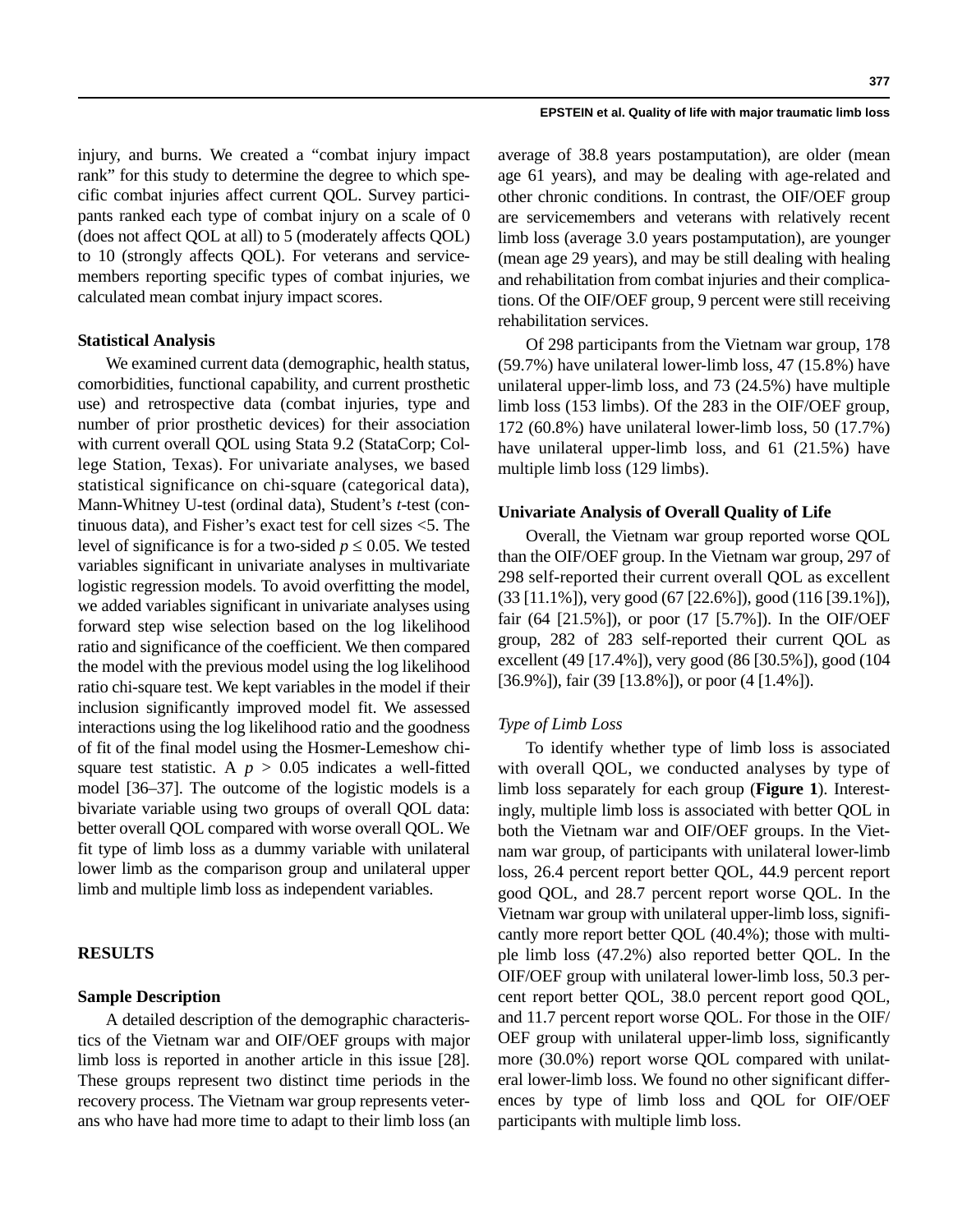

#### **Figure 1.**

Overall quality of life (QOL) by number of people with one of three types of combat-associated major limb loss for Vietnam war (*n* = 297) and Operation Iraqi Freedom/Operation Enduring Freedom (OIF/OEF,  $n = 282$ ) groups.  $\phi$  < 0.05 compared with unilateral lower-limb loss.

### *Demographic Characteristics and Social Situation*

In both groups, demographic (age, sex, and race) and current social situation (marital status, children, current employment status) variables are not associated with overall QOL (**Table 1**). Current military status is significantly associated with QOL in the OIF/OEF group but not in the Vietnam war group. Significantly fewer OIF/ OEF participants with medical discharges report better QOL (42%) compared with those with nonmedical discharges (75%). We found no significant differences in the OIF/OEF group for QOL by those on Active Duty, National Guard duty, or in rehabilitation.

## *Comorbidities*

In both groups, an association exists between QOL and mean number of current comorbidities. Higher number of comorbidities is significantly associated with worse overall QOL (**Table 1**). The mean number of comorbidities in the Vietnam war group is significantly higher in the worse QOL group (7.1  $\pm$  2.6) than the good QOL group (5.1  $\pm$  2.5,  $p < 0.001$ ). The mean number of comorbidities in the OIF/ OEF group is also significantly higher (6.3  $\pm$  2.3) in the worse QOL group than the good QOL group  $(5.3 \pm 2.3,$  $p = 0.01$ ). The mean number of comorbidities is significantly fewer for those reporting better QOL in both the Vietnam war group  $(3.6 \pm 2.2, p < 0.001)$  and OIF/OEF group (3.7  $\pm$  2.3, *p* < 0.001). All data presented as mean  $\pm$ standard deviation unless otherwise noted. When we examined specific types of comorbidities, we found several types were associated with current QOL within each group (**Table 1**). In the Vietnam war group, we found worse QOL significantly associated with PTSD (42.9%), depression (52.0%), and traumatic brain injury (80.0%). In the OIF/ OEF group, we found worse QOL significantly more frequent in those reporting arthritis (30.0%), PTSD (21.7%), depression (35.3%), and migraines (24.2%). In the Vietnam war group, we found three types of pain also significantly associated with worse QOL: phantom pain (33.0%), residual-limb pain (36.1%), and chronic back pain (44.4%), while pain was not associated with worse QOL in the OIF/ OEF group.

#### *Functional Capability and Need for Assistance*

We found lower-limb functional capability not associated with QOL in either group (**Table 1**). We found the only significant difference in the Vietnam war group who reported being highly active (64.0% reported better QOL compared with 24.0% who reported only good QOL). For the OIF/OEF group, we found no significant association between lower-limb functional level and QOL. In contrast, we found a significant association between overall QOL and needing assistance with activities of daily living in both groups. Of the Vietnam war group participants who need assistance with daily activities, 48.3 percent report worse QOL compared with 37.9 percent reporting good QOL ( $p = 0.01$ ). Of the OIF/OEF group who require assistance, most (43.2%) report only good QOL and significantly fewer (28.4%) report better QOL ( $p = 0.04$ ).

#### *Prosthetic Devices*

We found no statistically significant associations between overall QOL and the number of current prosthetic devices (**Table 1**). We found no significant association between overall QOL and the number of prosthetic devices ever received or the type (myoelectric, electronic, body-powered, cosmetic, sports leg, etc.) of prostheses (data not shown). In both the Vietnam war and OIF/OEF groups, veterans and servicemembers who report better overall QOL also report higher satisfaction scores with their current prosthetic devices than do veterans and servicemembers with worse overall QOL (**Table 1**).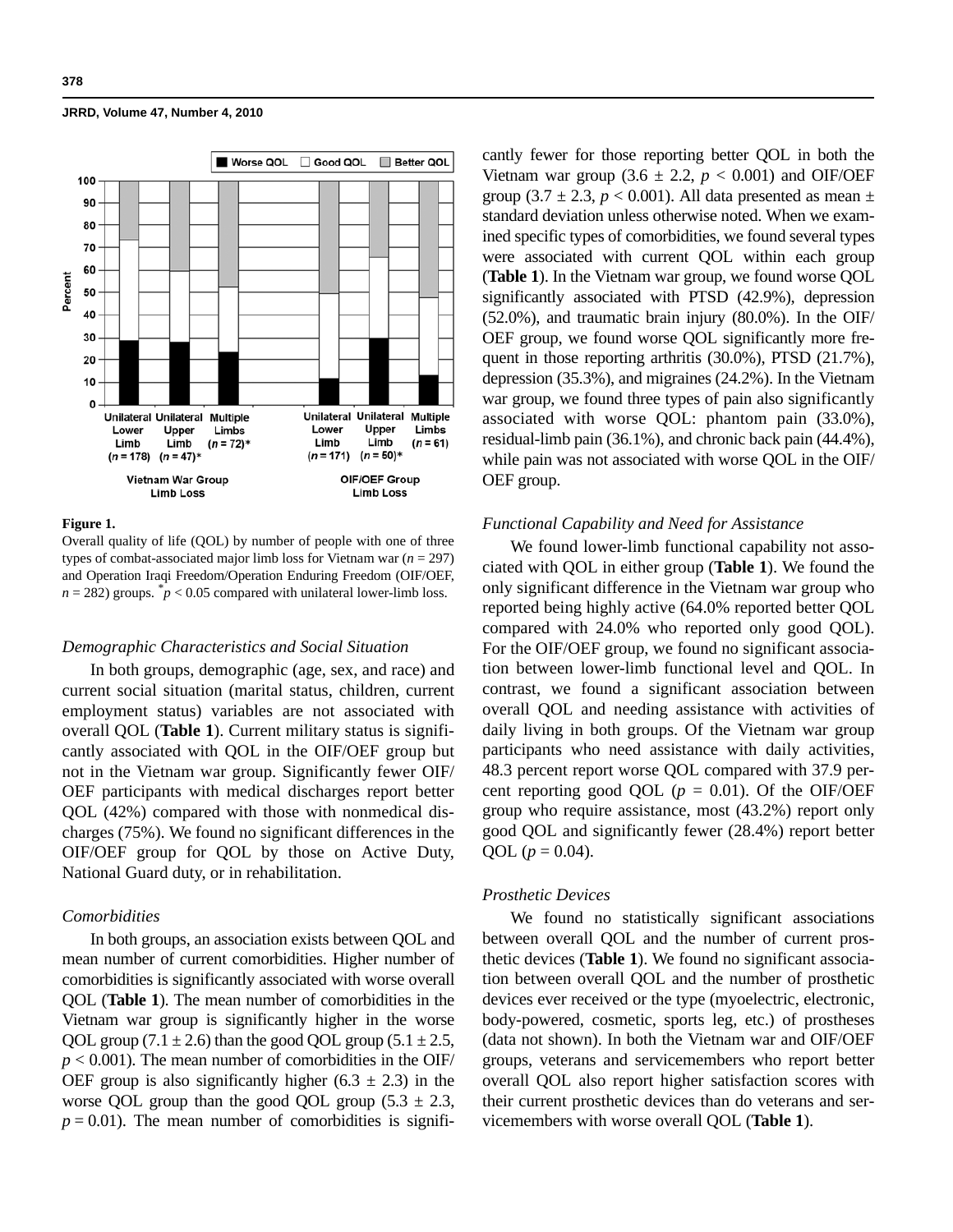## *Combat-Associated Injuries*

The incident responsible for combat-associated limb loss typically results in multiple other types of combatassociated injuries. **Figure 2** shows these other types of combat-associated injuries. The most frequent types of other combat injury in the Vietnam war group include hearing loss (47%) and injuries to the nonamputated limb(s) (33%). The most frequent in the OIF/OEF group included hearing loss (48%), injuries to the nonamputated limb(s)  $(45\%)$ , and injuries to the head  $(34\%)$ . The OIF/ OEF group reported significantly more injuries to the nonamputated limb(s) ( $p = 0.01$ ), head ( $p < 0.001$ ), and burns (*p* = 0.04) than did the Vietnam war group (**Figure 2**). In the Vietnam war group, we found the mean number of combat injuries (excluding amputation) was significantly higher  $(3.7 \pm 2.4, p < 0.01)$  in those reporting worse QOL than in those reporting good  $(2.7 \pm 1.7)$  or better  $(2.8 \pm 1.9)$ QOL. In contrast, in the OIF/OEF group, those reporting better QOL had significantly more combat injuries  $(3.1 \pm$ 1.7,  $p = 0.02$ ) than those with good QOL (3.6  $\pm$  1.9). For those in the OIF/OEF group with worse QOL, we found the mean number of combat injuries  $(4.3 \pm 2.2)$  not significantly different from those reporting good QOL.

We also examined combat injuries by the type of limb loss (**Table 2**) to determine if the types of combat injuries changed by conflict. Nearly one-third of the Vietnam war group reported injuries to the nonamputated limb(s), but we found no difference by type of limb loss group. Injury to the other nonamputated limb(s) occurs more frequently



#### **Figure 2.**

Other types of combat-associated injuries associated with major limb loss in Vietnam war and Operation Iraqi Freedom/Operation Enduring Freedom (OIF/OEF) groups.  $p < 0.05$ .

in the OIF/OEF group than in the Vietnam war group. Of the OIF/OEF group, 50.6 percent with unilateral lowerlimb loss and 42.6 percent with multiple limb loss report injuries to nonamputated lower limbs ( $p < 0.01$ ). We found head injuries were significantly more frequent across all limb-loss groups in the OIF/OEF group (29.6%–46.0%) than in the Vietnam group (10.1%–22.2%). Hearing loss is significantly more frequent in the OIF/OEF group with unilateral upper-limb loss (62.0%) than the Vietnam war group (34.0%).

We assessed the effect of combat injuries on current life for the Vietnam war group (**Figure 3**) and the OIF/ OEF group (**Figure 4**). In the Vietnam war group, those with unilateral lower-limb loss reported their amputation had the highest effect on current life (amputation impact rank =  $7.5 \pm 2.7$ ,  $p < 0.05$ ) compared with unilateral upper-limb loss (7.0  $\pm$  3.0) or multiple limb loss (7.1  $\pm$ 3.1). In the Vietnam war group, we found other types of combat injuries also associated with a higher impact rank depending on the type of limb loss. For those with unilateral lower-limb loss in the Vietnam war group, we found the highest effect for injury to the nonamputated lower limb (mean combat injury rank =  $5.4 \pm 3.1$ ); for those with unilateral upper limb loss, eye injuries were highest  $(7 \pm 1)$ 3.4); and for those with multiple limb loss, hearing loss had the highest effect (5.7  $\pm$  2.4). In the OIF/OEF group (**Figure 4**), amputation has the highest effect for those with unilateral upper-limb loss (mean impact rank  $= 8.1 \pm$ 2.3,  $p < 0.05$ ) compared with unilateral lower-limb loss  $(6.8 \pm 2.6)$  or multiple limb loss  $(7.9 \pm 2.7)$ . In the OIF/ OEF group, injury to the nonamputated limb had the greatest effect on current life for all three limb loss groups: unilateral lower limb (mean impact rank =  $5.0 \pm$ 3.4), unilateral upper-limb  $(5 \pm 3.5)$ , and multiple limb loss  $(5.9 \pm 3.5)$ .

## **Multivariate Analysis of Overall Quality of Life**

As many of these variables may be correlated with QOL or one another, we used logistic regression to estimate the effect of these variables on QOL (**Table 3**). In the Vietnam war group, multivariate analysis found multiple limb loss (adjusted odds ratio  $[aOR] = 3.07, 95\%$ confidence interval  $\text{[CI]} = 1.57{\text{-}}6.02$  and satisfaction with current prostheses (aOR=1.20, 95% CI =  $1.05-1.38$ ) were associated with better QOL, while a higher amputation impact rank (aOR =  $0.66$ , 95% CI =  $0.59-0.74$ ) and depression (aOR = 0.21, 95% CI = 0.08–0.54) were associated with worse overall QOL. In the OIF/OEF group, after adjusting for the type of limb loss, we found three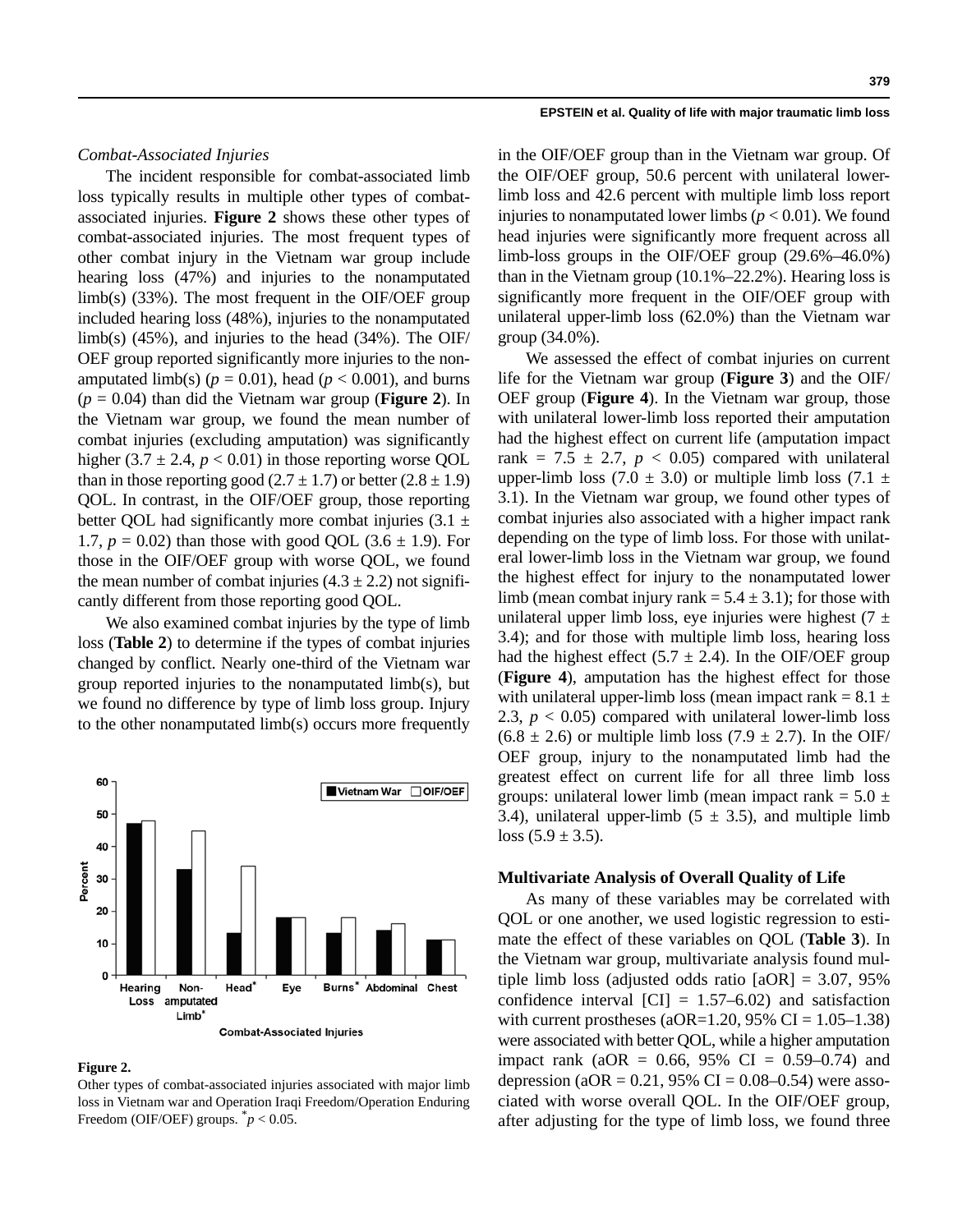#### **Table 2.**

Frequency of types of combat-associated injuries by type of limb loss in Vietnam war and Operation Iraqi Freedom/Operation Enduring Freedom (OIF/OEF) veterans and servicemembers with major combat-associated limb loss.

|                                                                                                               |                   | Frequency (%) by Type of Combat-Associated Injury |                          |           |                     |              |           |              |  |  |
|---------------------------------------------------------------------------------------------------------------|-------------------|---------------------------------------------------|--------------------------|-----------|---------------------|--------------|-----------|--------------|--|--|
| <b>Type of</b><br><b>Limb Loss</b>                                                                            | Amputated<br>Limb | Injuries to<br>Nonamputated<br>Limb(s)            | Head                     | Eye       | <b>Hearing Loss</b> | <b>Chest</b> | Abdominal | <b>Burns</b> |  |  |
| Vietnam $(n = 297)$                                                                                           |                   |                                                   |                          |           |                     |              |           |              |  |  |
| Unilateral Lower<br>Limb                                                                                      | 178 (100.0)       | 66 (37.1)                                         | 18(10.1)                 | 25(14.0)  | 89 (50.0)           | 17(9.6)      | 19(10.7)  | 17(9.6)      |  |  |
| Unilateral Upper<br>Limb                                                                                      | 47 (100.0)        | 13(27.6)                                          | 5(10.6)                  | 8(17.0)   | 16(34.0)            | 5(10.6)      | 9(19.1)   | 6(12.8)      |  |  |
| Multiple $Limb(s)^*$                                                                                          | 153 (100.0)       | 41(26.8)                                          | 34(22.2)                 | 42(27.5)  | 69(45.1)            | 22(14.3)     | 26(17.0)  | 25(16.3)     |  |  |
| <b>Total Limbs</b>                                                                                            | 378 (100.0)       | 120(32.0)                                         | 57 (15.0)                | 75(20.0)  | 174(46.0)           | 44 (12.0)    | 54 (14.3) | 48 (13.0)    |  |  |
| OIF/OEF $(n = 282)$                                                                                           |                   |                                                   |                          |           |                     |              |           |              |  |  |
| Unilateral Lower<br>Limb                                                                                      | 172 (100.0)       | $87(50.6)^{\dagger}$                              | 51 $(29.6)$ <sup>†</sup> | 19(11.0)  | 77 (44.8)           | 14(8.1)      | 24(13.9)  | 26(15.1)     |  |  |
| Unilateral Upper<br>Limb                                                                                      | 50(100.0)         | 16(32.0)                                          | 23 $(46.0)^{\dagger}$    | 8(16.0)   | 31 $(62.0)^*$       | 10(20.0)     | 9(18.0)   | 12(24.0)     |  |  |
| Multiple $Limb(s)^*$                                                                                          | 129(100.0)        | 55 $(42.6)$ <sup>†</sup>                          | 46 $(35.7)^{\dagger}$    | 32(24.8)  | 54 (41.9)           | 15(11.6)     | 22(17.0)  | 25(19.4)     |  |  |
| <b>Total Limbs</b>                                                                                            | 351 (100.0)       | 158(45.0)                                         | 120(34.2)                | 59 (17.0) | 162(46.0)           | 39(11.0)     | 55 (16.0) | 63(18.0)     |  |  |
| $*$ Makinla limbo ingluda Watnam $\mathbf{w}$ a (279 limbo) and OIE/OEE (251 limbo) yatampa and gamigamambara |                   |                                                   |                          |           |                     |              |           |              |  |  |

\*Multiple limbs include Vietnam war (378 limbs) and OIF/OEF (351 limbs) veterans and servicemembers.

 $\bar{p}$  < 0.05 compared with other group within limb-loss category.





#### **Figure 3.**

Mean combat injury impact rank by type of limb loss for each type of combat-associated injury in veterans with major combat-associated limb loss from Vietnam war group.

factors significantly associated with worse overall QOL: combat-associated head injury (aOR =  $0.78$ , 95% CI = 0.61–0.99), combat-associated injury impact rank to the nonamputated limb (aOR =  $0.71$ , 95% CI =  $0.57-0.88$ ), and needing assistance with activities of daily living

#### **Figure 4.**

Mean combat injury impact rank by type of limb loss for each type of combat-associated injury in veterans and servicemembers with major combat-associated limb loss from Operation Iraqi Freedom/Operation Enduring Freedom (OIF/OEF) group.

 $(aOR = 0.12, 95\% \text{ CI} = 0.02 - 0.72)$ . We found no significant interactions between variables in either model, and no other variables examined in the univariate analysis improved the model fit.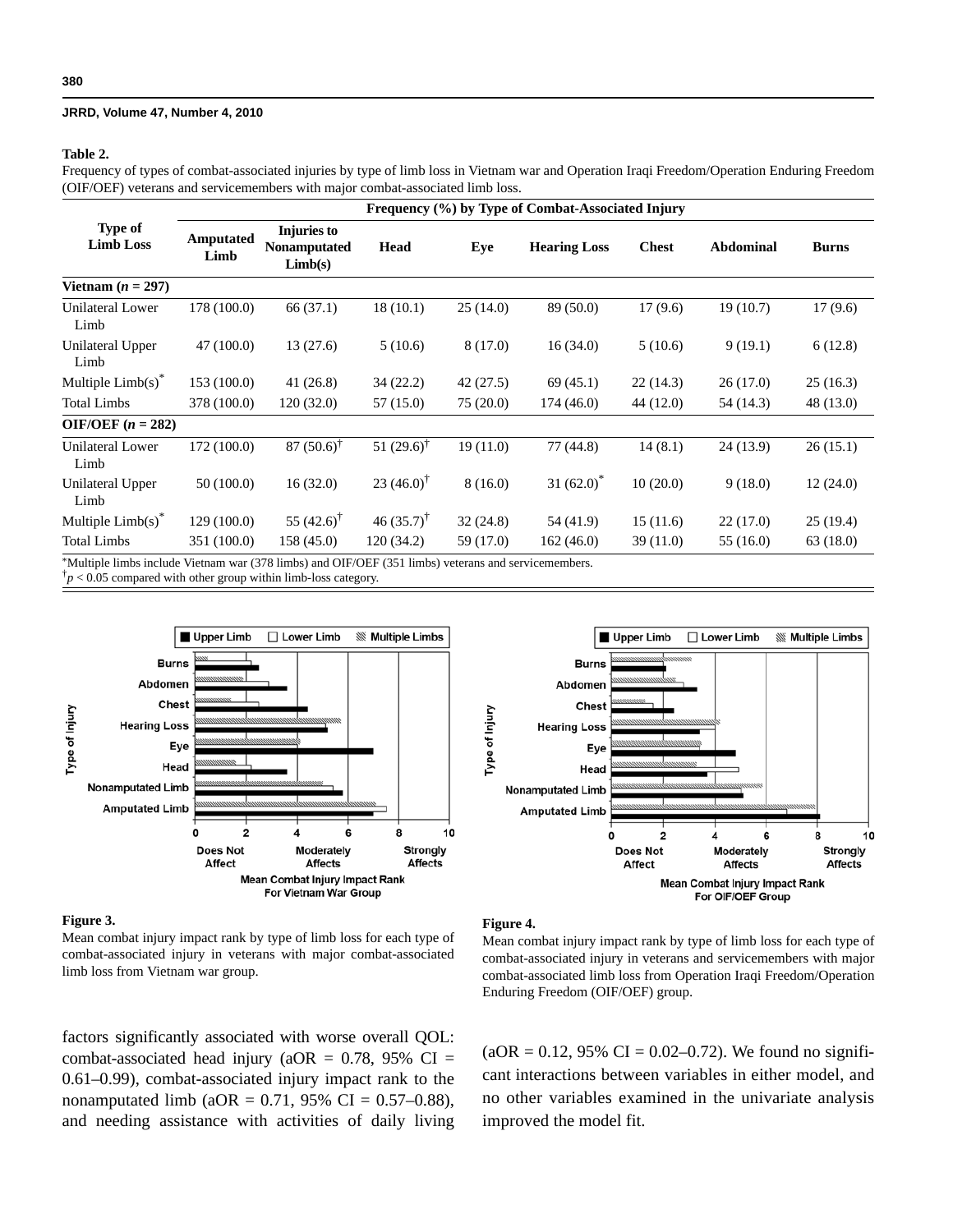#### **Table 3.**

Multivariate analysis of variables associated with better overall quality of life (QOL) in Vietnam war and Operation Iraqi Freedom/Operation Enduring Freedom (OIF/OEF) veterans and servicemembers with major combat-associated limb loss.

| <b>Variable</b>                                                 | Vietnam $(n = 297)$ |               |                  | OIF/OEF $(n = 282)$ |               |                  |
|-----------------------------------------------------------------|---------------------|---------------|------------------|---------------------|---------------|------------------|
|                                                                 | aOR                 | 95% CI        | <i>p</i> -Value  | aOR                 | 95% CI        | <i>p</i> -Value  |
| Multiple Limb Loss*                                             | 3.07                | $1.57 - 6.02$ | 0.001            | 0.28                | $0.06 - 1.31$ | $0.11^{\dagger}$ |
| Prosthetic Satisfaction Score <sup>‡</sup>                      | 1.20                | $1.05 - 1.38$ | 0.008            |                     |               |                  |
| Amputation Impact Rank <sup>§</sup>                             | 0.66                | $0.59 - 0.74$ | < 0.001          |                     |               |                  |
| Depression                                                      | 0.21                | $0.08 - 0.54$ | 0.001            |                     |               |                  |
| Head Injury                                                     |                     |               |                  | 0.78                | $0.61 - 0.99$ | 0.05             |
| Combat Injury Impact Rank for Nonamputated<br>Limb <sup>1</sup> |                     |               |                  | 0.71                | $0.57 - 0.88$ | 0.002            |
| Needs Assistance**                                              |                     |               |                  | 0.12                | $0.02 - 0.72$ | 0.02             |
| Unilateral Upper Limb                                           | 2.21                | $0.83 - 5.87$ | $0.11^{\dagger}$ | 0.67                | $0.98 - 4.58$ | $0.68^{\dagger}$ |

Note:  $-$  = variable not included in model, goodness of fit for Vietnam war model ( $\chi^2$  = 130.3, 139 degrees of freedom, *p* = 0.69) and for OIF/OEF model ( $\chi^2$  = 62.5, 51 degrees of freedom,  $p = 0.13$ ).

\* Compared with unilateral lower limb, multiple limbs include Vietnam war (378 limbs) and OIF/OEF (351 limbs) veterans and servicemembers.

† Adjusted for in model.

‡ Prosthetic satisfaction rank ranges from 0 (not at all satisfied) to 10 (completely satisfied).

§ Amputation impact rank ranges from 0 (limb loss does not affect QOL today) to 10 (strongly affects) and is specific for effect of amputated limb(s) only.

¶ Combat injury impact rank for nonamputated limb ranges from 0 (does not affect QOL today) to 10 (strongly affects).

\*\*Needs assistance with activities of daily living.

aOR = adjusted odds ratio, CI = confidence interval.

## **DISCUSSION**

Improving QOL for veterans and servicemembers with combat-associated limb loss is an important goal for rehabilitation care. The current study used an adapted version of the WHOQOL-BREF single-item measure because it has been shown to be valid in persons with a number of health conditions, including traumatic spinal cord injury, that can present similar challenges to those associated with traumatic limb loss [38]. Predictors of this single-item QOL measure are useful in identifying how healthcare may be improved for veterans and servicemembers with limb loss.

The current study identified specific factors associated with overall QOL for two distinct groups of veterans and servicemembers from the Vietnam war and OIF/OEF conflicts. The advantage of assessing these different groups is that we can compare QOL at two different times in the post limb-loss lives of veterans and servicemembers with combat injuries. As expected, the Vietnam war group is both older and has experienced a much longer time interval between limb loss and the survey. The Vietnam war group has had more time to adapt to their limb loss and to improve their coping skills but has also had time to develop comorbidities and other age-related health problems. For the Vietnam war group, better overall QOL was reported by

persons with multiple limb loss and those who report greater satisfaction with their current prostheses. Selfreported overall QOL was significantly worse in the Vietnam war participants who report their amputation has a greater effect on their life and those who report depression. An unexpected finding was the better QOL reported by those with multiple limb loss compared with those with unilateral lower-limb loss. Survey participants with multiple limb loss often experience more severe combat injuries, but they also reported a shift in life priorities and were thankful to be alive. The Vietnam war group has had nearly 38 years to adapt and develop coping skills. This improvement in QOL was not apparent in the OIF/OEF group with multiple limb loss, but they have had an average of only 3 years to develop coping skills. In another survey of people with limb loss, participants with bilateral limb loss more frequently reported that they considered something good had happened to their life (character building, more appreciation for life, developing coping abilities) as a result of their amputations [39]. Taken together, these findings suggest that reported QOL of survivors of catastrophic injuries may shift as they gain new perspectives on life priorities and develop improved coping skills as a result of their injuries. This "response shift" has been described in other studies of disability and needs to be further explored [40]. Individuals may also change how they appraise their QOL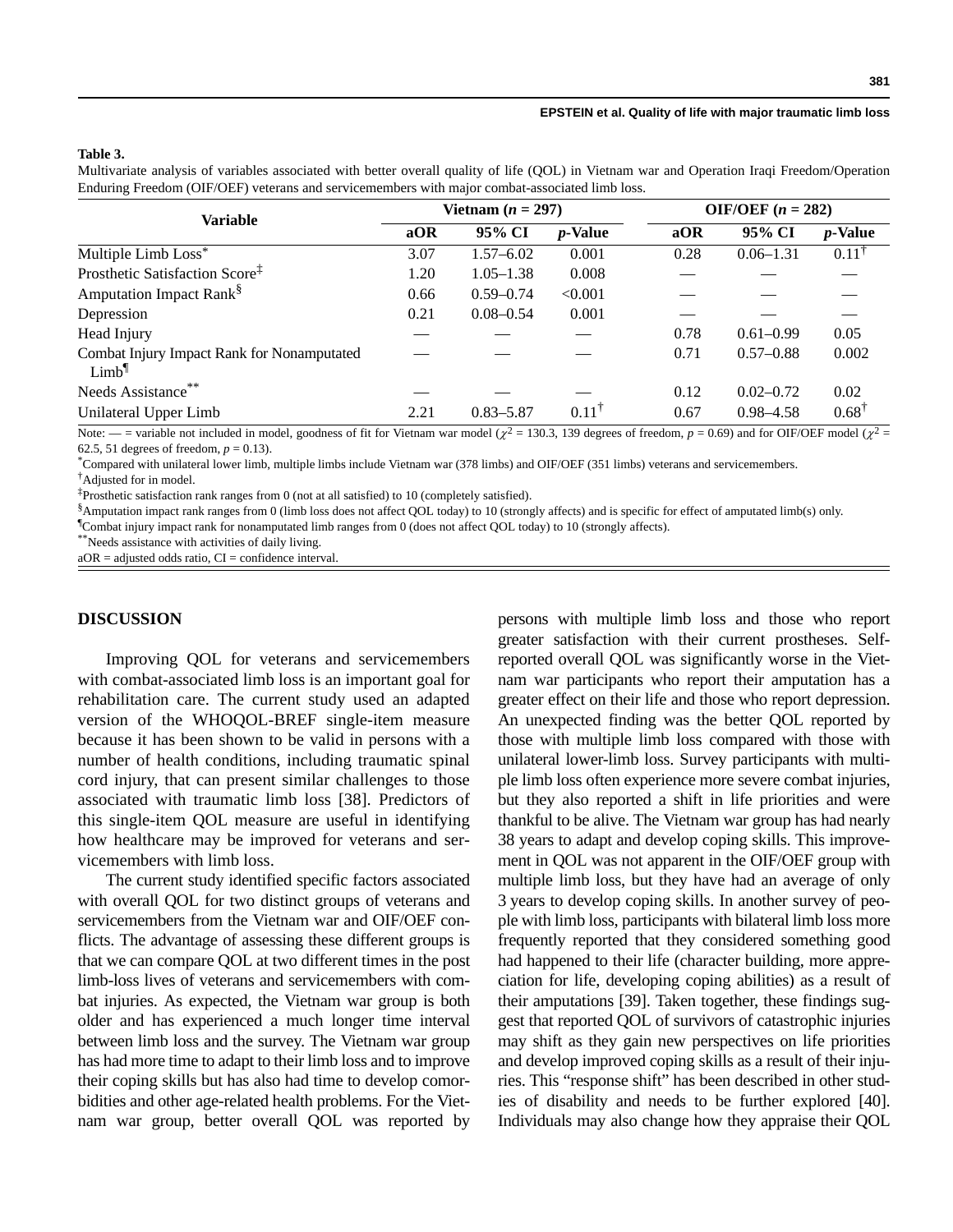over time as life priorities shift [41]. We found the QOL of OIF/OEF participants was not significantly associated with pain, while in the Vietnam war participants, we found pain was associated with QOL. Response shift may explain why OIF/OEF servicemembers with recent limb loss (who are involved in acute rehabilitation and recovery issues) may view pain with less priority. Vietnam war participants (who are older and have more comorbidities) may view pain as a higher priority as they are no longer focused on the strenuous rehabilitation process.

In the Vietnam war group, we found satisfaction with current prostheses was associated with slightly better QOL, but no other measure of prosthetic device use or specific satisfaction measure associated with QOL. This finding may indicate that issues other than prosthetic device problems play an important role in determining overall QOL in older veterans. When asked about the overall effect their amputation had on their QOL, those in the Vietnam war group with worse QOL reported their amputation had a greater effect. Our survey did not reveal the specific effects of amputation on QOL. We found prosthetic use by number or type, number of surgeries, most comorbidities, and family support were not associated with QOL. Depression was the only factor we found associated with worse QOL in the Vietnam war group, which is not surprising. Asano et al. reported that depression accounted for 30 percent of the variance in QOL in his study of 415 people with lower-limb loss [15].

The OIF/OEF group is earlier in their recovery and adaptation process. For this group, we found worse overall QOL was associated with combat-associated head injury, a greater effect of the injury to the nonamputated limb, and need for assistance with activities of daily living. These factors are more proximal to the time of amputation and may reflect that the OIF/OEF group is still in the process of developing coping skills. Differences may also reflect changes in types of combat injuries and early medical care received [42–43]. It is also interesting to observe that not all combat-associated injuries have the same effect on a person's life with limb loss. In contrast to the Vietnam war group, the OIF/OEF servicemembers did not report that their amputation affected their QOL as strongly as other factors. Significant variables associated with QOL in the two groups reflect variables that have high priority at the time. As the veteran ages, other variables have greater effect on their current QOL, such as satisfaction with their prosthetic devices and other comorbidities. These other injuries should not be neglected in the care and management of patients with limb loss. As we did not collect information on the severity of the combat injuries and their effect on QOL, future studies could collect this data and evaluate the association between the severity of combat injuries and overall QOL later in life.

These findings expand our understanding of combatrelated limb loss. Prior studies have found that, in comparison with matched controls, veterans from the Vietnam and Korean war conflicts with combat-associated limb loss report lower physical and physical role functioning [25], more pain [24], and increased use of psychological support services [26]. While we found these associations in the univariate analysis of our survey data, after controlling for other variables, lower function and pain were not associated with QOL.

QOL in people with noncombat limb loss (due to injury or disease) has also been reported. Our results are generally consistent with findings reported in non-combat-associated limb loss, but there are important differences. Consistent with the results of the current study, these studies demonstrate that age, depression, perceived prosthetic mobility/ problems, and comorbidity are associated with worse QOL [15]. Social support and social functioning have been associated with better QOL [15,44–45]. We did not directly measure social support, but employment status and family support were not associated with better or worse QOL in either group. Another study demonstrated that physical role functioning and pain [46] were also associated with overall QOL in those with noncombat traumatic amputations. These differences may reflect differences between civilian and military medical and rehabilitation care or differences in etiology (isolated trauma vs congenital or dysvascular disease) resulting in a different clinical experience than combat-associated limb loss, which typically results in complex blast injuries and significant tissue destruction  $[3,5–6,24]$ .

The strengths of our study include use of a standard survey for two distinctly different combat groups (Vietnam war and OIF/OEF). In addition, the use of three modes of survey administration (mail, telephone interview, or Web site) achieved a good response rate in both Vietnam war (65%) and OIF/OEF (59%) groups. The preferred survey response method differed by group, as 65 percent of veterans from the Vietnam war group preferred the mail-out/mail-back method, whereas only 26.5 percent of the OIF/OEF group selected this option. Significantly more OIF/OEF servicemembers took the survey on our Web site (40%) or by telephone interview (33%) than Vietnam war veterans (23% and 12%, respectively,  $p < 0.001$ ). While some other studies have reported differences in survey responses depending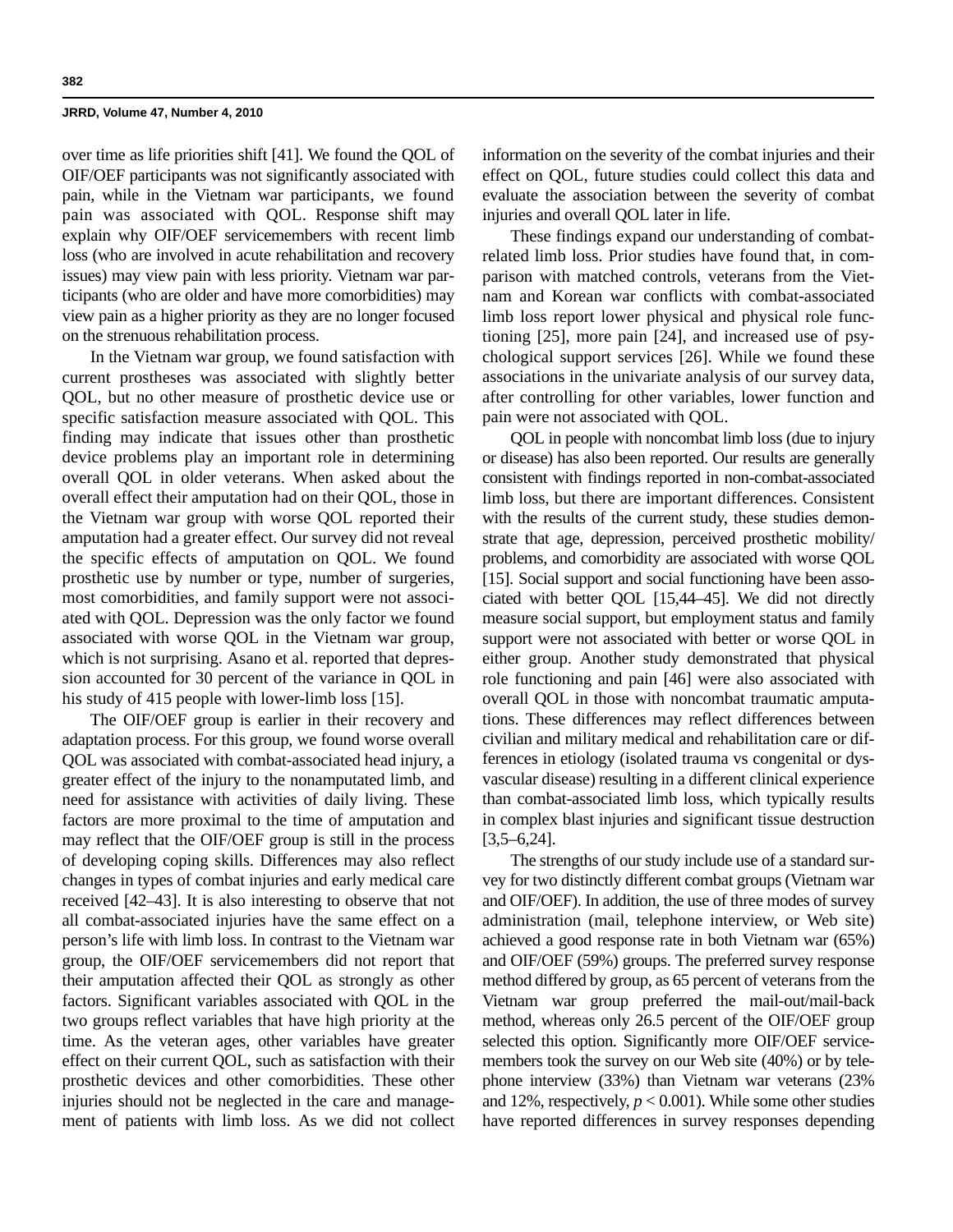upon the mode of administration [47–48], other studies have found no effect by mode of administration [49–50]. We did not find that the mode of administration significantly influenced the responses of survey participants.

Study limitations include potential bias because of exclusion of veterans and servicemembers who did not choose to participate in the survey, recall bias, and the cross-sectional design of the survey. While this survey is unique in obtaining a relatively high follow-up rate, those who were not located or who refused to participate could have a substantially different experience of limb loss. QOL has been shown to change over time, perhaps due to changes in life situations and to transient mood states [51], and reticence to report negative experiences may present additional biases to the measurement of selfreported QOL. Prospective and longitudinal studies would be useful to evaluate causality of factors associated with QOL in those with combat-related limb loss. We also recommend collecting data on the severity of combatassociated injuries and social support to see what future effect these factors have on QOL. In addition, prospective studies could evaluate if shifting from one category of QOL to another has clinical relevance or affects the recovery of veterans and servicemembers with limb loss.

## **CONCLUSIONS**

In summary, these findings have important and direct implications for clinical care and research. The current study suggests resources must be devoted to promote the psychosocial adjustment of veterans and servicemembers with combat-associated limb loss, including the provision of appropriate educational, employment, and recreational options. Regarding clinical care, rehabilitation efforts must not only focus on functional restoration but must also regard as critical the need to address subtle aspects of adjusting to life with limb loss and prosthesis use and encourage veterans and servicemembers to become active members of their treatment teams.

## **ACKNOWLEDGMENTS**

#### **Author Contributions:**

*Study concept and design*: L. V. McFarland. *Acquisition of data*: L. V. McFarland.

*Analysis and interpretation of data*: R. A. Epstein, A. W. Heinemann, L. V. McFarland.

*Drafting of manuscript*: R. A. Epstein, A. W. Heinemann, L. V. McFarland.

*Critical revision of manuscript for important intellectual content*: R. A. Epstein, A. W. Heinemann, L. V. McFarland.

*Statistical analysis*: A. W. Heinemann, L. V. McFarland.

**Financial Disclosures:** The authors have declared that no competing interests exist.

**Funding/Support:** This material was based on work supported by the Department of Veterans Affairs, Health Services Research and Development (grant IIR 05-244) and a Career Scientist Award to Dr. Reiber (grant RCS 98-353).

**Additional Contributions:** The views expressed in this article are those of the authors and do not necessarily reflect the position or policy of the Department of Veterans Affairs or the Department of Defense. **Institutional Review:** We received institutional and human subjects review board approvals from the Department of Veterans Affairs and Department of Defense.

**Participant Follow-Up:** The authors plan to send each participant copies of selected articles from this issue.

## **REFERENCES**

- 1. Stansbury LG, Lalliss SJ, Branstetter JG, Bagg MR, Holcomb JB. Amputations in U.S. military personnel in the current conflicts in Afghanistan and Iraq. J Orthop Trauma. 2008;22(1):43–46. [\[PMID: 18176164\]](http://www.ncbi.nlm.nih.gov/pubmed/18176164) [D](http://www.ncbi.nlm.nih.gov/pubmed/18176164)[OI:10.1097/BOT.0b013e31815b35aa](http://dx.doi.org/10.1097/BOT.0b013e31815b35aa)
- 2. Eastridge BJ, Jenkins D, Flaherty S, Schiller H, Holcomb JB. Trauma system development in a theater of war: Experiences from Operation Iraqi Freedom and Operation Enduring Freedom. J Trauma. 2006;61(6):1366–73. [\[PMID: 17159678\]](http://www.ncbi.nlm.nih.gov/pubmed/17159678)

[D](http://www.ncbi.nlm.nih.gov/pubmed/17159678)[OI:10.1097/01.ta.0000245894.78941.90](http://dx.doi.org/10.1097/01.ta.0000245894.78941.90)

- 3. Kauvar DS, Wolf SE, Wade CE, Cancio LC, Renz EM, Holcomb JB. Burns sustained in combat explosions in Operations Iraqi and Enduring Freedom (OIF/OEF explosion burns). Burns. 2006;32(7):853–57. [\[PMID: 16899341\]](http://www.ncbi.nlm.nih.gov/pubmed/16899341) [D](http://www.ncbi.nlm.nih.gov/pubmed/16899341)[OI:10.1016/j.burns.2006.03.008](http://dx.doi.org/10.1016/j.burns.2006.03.008)
- 4. Blood CG, Puyana JC, Pitlyk PJ, Hoyt DB, Bjerke HS, Fridman J, Walker GJ, Zouris JM, Zhang J. An assessment of the potential for reducing future combat deaths through medical technologies and training. J Trauma. 2002;56(6): 1160–65. [\[PMID: 12478044\]](http://www.ncbi.nlm.nih.gov/pubmed/12478044) [D](http://www.ncbi.nlm.nih.gov/pubmed/12478044)[OI:10.1097/00005373-200212000-00021](http://dx.doi.org/10.1097/00005373-200212000-00021)
- 5. Holcomb JB, McMullin NR, Pearse L, Caruso J, Wade CE, Oetjen-Gerdes L, Champion HR, Lawnick M, Farr W, Rodriguez S, Butler FK. Causes of death in U.S. Special Operations Forces in the global war on terrorism: 2001–2004. Ann Surg. 2007;245(6):986–91. [\[PMID: 17522526\]](http://www.ncbi.nlm.nih.gov/pubmed/17522526) [D](http://www.ncbi.nlm.nih.gov/pubmed/17522526)[OI:10.1097/01.sla.0000259433.03754.98](http://dx.doi.org/10.1097/01.sla.0000259433.03754.98)
- 6. Clouse WD, Rasmussen TE, Perlstein J, Sutherland MJ, Peck MA, Eliason JL, Jazerevic S, Jenkins DH. Upper extremity vascular injury: A current in-theater wartime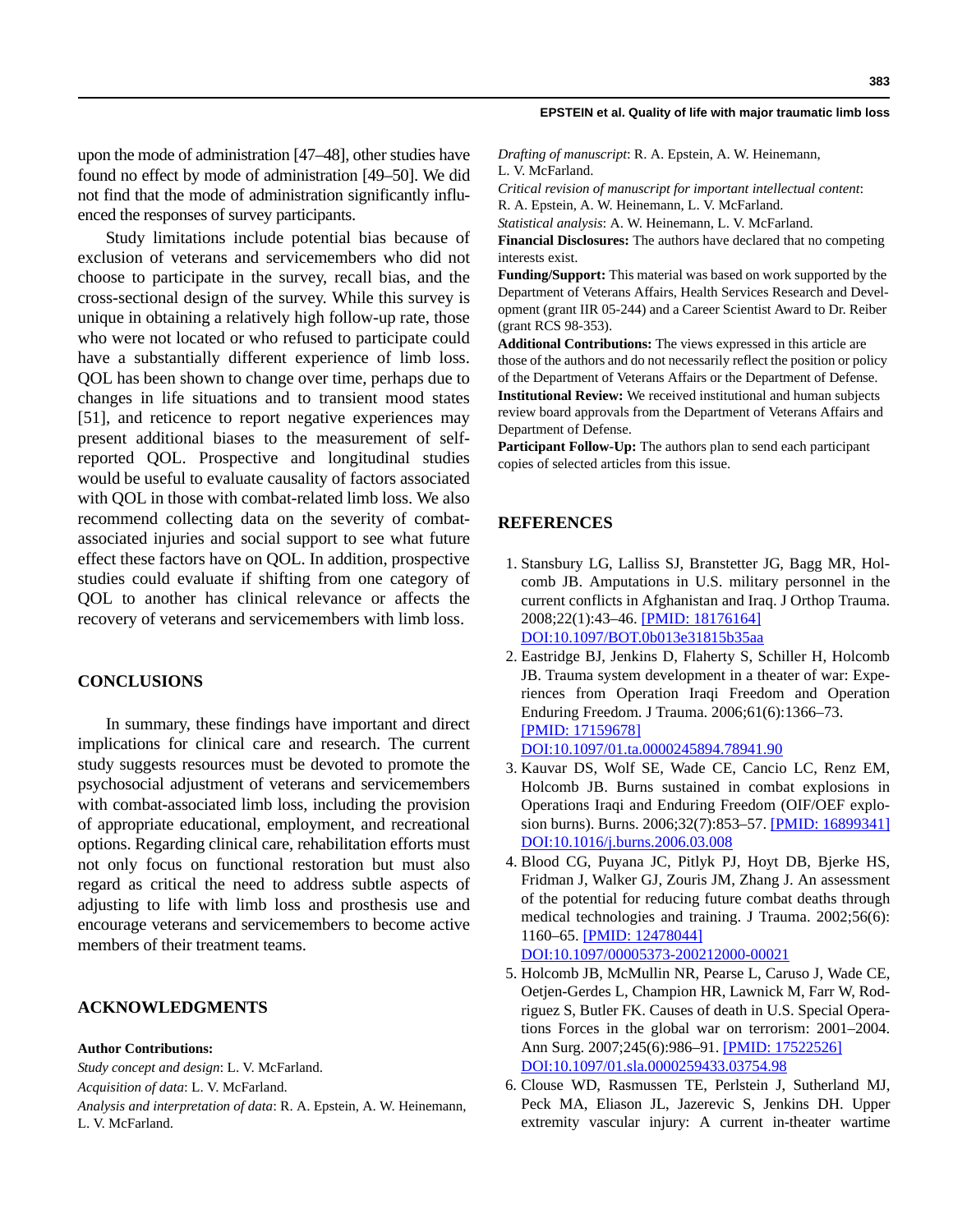report from Operation Iraqi Freedom. Ann Vasc Surg. 2006; 20(4):429–34. [\[PMID: 16799853\]](http://www.ncbi.nlm.nih.gov/pubmed/16799853) [D](http://www.ncbi.nlm.nih.gov/pubmed/16799853)[OI:10.1007/s10016-006-9090-3](http://dx.doi.org/10.1007/s10016-006-9090-3)

- 7. Owens BD, Kragh JF Jr, Macaitis J, Svoboda SJ, Wenke JC. Characterization of extremity wounds in Operation Iraqi Freedom and Operation Enduring Freedom. J Orthop Trauma. 2007;21(4):254–57. [\[PMID: 17414553\]](http://www.ncbi.nlm.nih.gov/pubmed/17414553) [D](http://www.ncbi.nlm.nih.gov/pubmed/17414553)[OI:10.1097/BOT.0b013e31802f78fb](http://dx.doi.org/10.1097/BOT.0b013e31802f78fb)
- 8. Livingston RD Jr. Orthopedic management of wartime trauma patients. Mil Med. 1985;150(2):72–76. [\[PMID: 3919337\]](http://www.ncbi.nlm.nih.gov/pubmed/3919337)
- 9. Champion HR, Bellamy RF, Roberts CP, Leppaniemi A. A profile of combat injury. J Trauma. 2003;54(5 Suppl):S13–19. [\[PMID: 12768096\]](http://www.ncbi.nlm.nih.gov/pubmed/12768096)
- 10. Zidarov D, Swaine B, Gauthier-Gagnon C. Quality of life of persons with lower-limb amputation during rehabilitation and at 3-month follow-up. Arch Phys Med Rehabil. 2009;90(4):634–45. [\[PMID: 19345780\]](http://www.ncbi.nlm.nih.gov/pubmed/19345780) [D](http://www.ncbi.nlm.nih.gov/pubmed/19345780)[OI:10.1016/j.apmr.2008.11.003](http://dx.doi.org/10.1016/j.apmr.2008.11.003)
- 11. Wilson IB, Cleary PD. Linking clinical variables with health-related quality of life. A conceptual model of patient outcomes. JAMA. 1995;273(1):59–65. [\[PMID: 7996652\]](http://www.ncbi.nlm.nih.gov/pubmed/7996652) [D](http://www.ncbi.nlm.nih.gov/pubmed/7996652)[OI:10.1001/jama.273.1.59](http://dx.doi.org/10.1001/jama.273.1.59)
- 12. Ware JE. SF-36 Health Survey: Manual and interpretation guide. Lincoln (RI): Quality Metric Inc; 2000.
- 13. DeSalvo KB, Fan VS, McDonell MB, Fihn SD. Predicting mortality and healthcare utilization with a single question. Health Serv Res. 2005;40(4):1234–46. [\[PMID: 16033502\]](http://www.ncbi.nlm.nih.gov/pubmed/16033502) [DOI:10.1111/j.1475-6773.2005.00404.x](http://dx.doi.org/10.1111/j.1475-6773.2005.00404.x)
- 14. Ferrans CE. Differences in what quality-of-life instruments measure. J Natl Cancer Inst Monogr. 2007;(37):22–26. [\[PMID: 17951227\]](http://www.ncbi.nlm.nih.gov/pubmed/17951227) [D](http://www.ncbi.nlm.nih.gov/pubmed/17951227)[OI:10.1093/jncimonographs/lgm008](http://dx.doi.org/10.1093/jncimonographs/lgm008)
- 15. Asano M, Rushton P, Miller WC, Deathe BA. Predictors of quality of life among individuals who have a lower limb amputation. Prosthet Orthot Int. 2008;32(2):231–43. [\[PMID: 18569891\]](http://www.ncbi.nlm.nih.gov/pubmed/18569891) [D](http://www.ncbi.nlm.nih.gov/pubmed/18569891)[OI:10.1080/03093640802024955](http://dx.doi.org/10.1080/03093640802024955)
- 16. Buchanan DR, O'Mara AM, Kelaghan JW, Minasian LM. Quality-of-life assessment in the symptom management trials of the National Cancer Institute-supported Community Clinical Oncology Program. J Clin Oncol. 2005;23(3):591–98. [\[PMID: 15659506\]](http://www.ncbi.nlm.nih.gov/pubmed/15659506) [D](http://www.ncbi.nlm.nih.gov/pubmed/15659506)[OI:10.1200/JCO.2005.12.181](http://dx.doi.org/10.1200/JCO.2005.12.181)
- 17. Sloan JA, Loprinzi CL, Kuross SA, Miser AW, O'Fallon JR, Mahoney MR, Heid IM, Bretscher ME, Vaught NL. Randomized comparison of four tools measuring overall quality of life in patients with advanced cancer. J Clin Oncol. 1998;16(11):3662–73. [\[PMID: 9817289\]](http://www.ncbi.nlm.nih.gov/pubmed/9817289)
- 18. Reeve BB, Hays RD, Bjorner JB, Cook KF, Crane PK, Teresi JA, Thissen D, Revicki DA, Weiss DJ, Hambleton RK, Liu H, Gershon R, Reise SP, Lai JS, Cella D; PROMIS Cooperative Group. Psychometric evaluation and calibration of

health-related quality of life item banks: Plans for the Patient-Reported Outcomes Measurement Information System (PROMIS). Med Care. 2007;45(5 Suppl 1):S22–31. [\[PMID: 17443115\]](http://www.ncbi.nlm.nih.gov/pubmed/17443115)

- 19. Lai JS, Cella D, Chang CH, Bode RK, Heinemann AW. Item banking to improve, shorten and computerize selfreported fatigue: An illustration of steps to create a core item bank from the FACIT-Fatigue Scale. Qual Life Res. 2003;12(5):485–501. [\[PMID: 13677494\]](http://www.ncbi.nlm.nih.gov/pubmed/13677494) [D](http://www.ncbi.nlm.nih.gov/pubmed/13677494)[OI:10.1023/A:1025014509626](http://dx.doi.org/10.1023/A:1025014509626)
- 20. Cella DF, Bonomi AE, Lloyd SR, Tulsky DS, Kaplan E, Bonomi P. Reliability and validity of the Functional Assessment of Cancer Therapy-Lung (FACT-L) quality of life instrument. Lung Cancer. 1995;12(3):199–220. [\[PMID: 7655830\]](http://www.ncbi.nlm.nih.gov/pubmed/7655830) [D](http://www.ncbi.nlm.nih.gov/pubmed/7655830)[OI:10.1016/0169-5002\(95\)00450-F](http://dx.doi.org/10.1016/0169-5002%2895%2900450-F)
- 21. Cella DF, Tulsky DS, Gray G, Sarafian B, Linn E, Bonomi A, Silberman M, Yellen SB, Winicour P, Brannon J. The Functional Assessment of Cancer Therapy scale: Development and validation of the general measure. J Clin Oncol. 1993;11(3):570–79. [\[PMID: 8445433\]](http://www.ncbi.nlm.nih.gov/pubmed/8445433)
- 22. Aaronson NK, Ahmedzai S, Bergman B, Bullinger M, Cull A, Duez NJ, Flechtner H, Fleishman SB, De Haes JC. The European Organization for Research and Treatment of Cancer QLQ-C30: A quality-of-life instrument for use in international clinical trials in oncology. J Natl Cancer Inst. 1993;85(5):365–76. [\[PMID: 8433390\]](http://www.ncbi.nlm.nih.gov/pubmed/8433390) [D](http://www.ncbi.nlm.nih.gov/pubmed/8433390)[OI:10.1093/jnci/85.5.365](http://dx.doi.org/10.1093/jnci/85.5.365)
- 23. Development of the World Health Organization WHOQOL-BREF quality of life assessment. The WHOQOL Group. Psychol Med. 1998;28(3):551–58. [\[PMID: 9626712\]](http://www.ncbi.nlm.nih.gov/pubmed/9626712) [D](http://www.ncbi.nlm.nih.gov/pubmed/9626712)[OI:10.1017/S0033291798006667](http://dx.doi.org/10.1017/S0033291798006667)
- 24. Hoaglund FT, Jergesen HE, Wilson L, Lamoreux LW, Roberts R. Evaluation of problems and needs of veteran lowerlimb amputees in the San Francisco Bay Area during the period 1977–1980. J Rehabil Res Dev. 1983;20(1):57–71. [\[PMID: 6887067\]](http://www.ncbi.nlm.nih.gov/pubmed/6887067)
- 25. Dougherty PJ. Long-term follow-up study of bilateral above-the-knee amputees from the Vietnam war. J Bone Joint Surg Am. 1999;81(10):1384–90. [\[PMID: 10535588\]](http://www.ncbi.nlm.nih.gov/pubmed/10535588)
- 26. Dougherty PJ. Transtibial amputees from the Vietnam war. Twenty-eight-year follow-up. J Bone Joint Surg Am. 2001; 83-A(3):383–89. [\[PMID: 11263642\]](http://www.ncbi.nlm.nih.gov/pubmed/11263642)
- 27. Reiber GE. Impact of the DoD paradigm shift on VA amputee prosthetic care. Washington (DC): Department of Veterans Affairs Health Services Research and Development Service; 2006–9.
- 28. Reiber GE, McFarland LV, Hubbard S, Maynard C, Blough DK, Gambel JM, Smith DG. Servicemembers and veterans with major traumatic limb loss from Vietnam war and OIF/ OEF conflicts: Survey methods, participants, and summary findings. J Rehabil Res Dev. 2010;47(4):275–98.